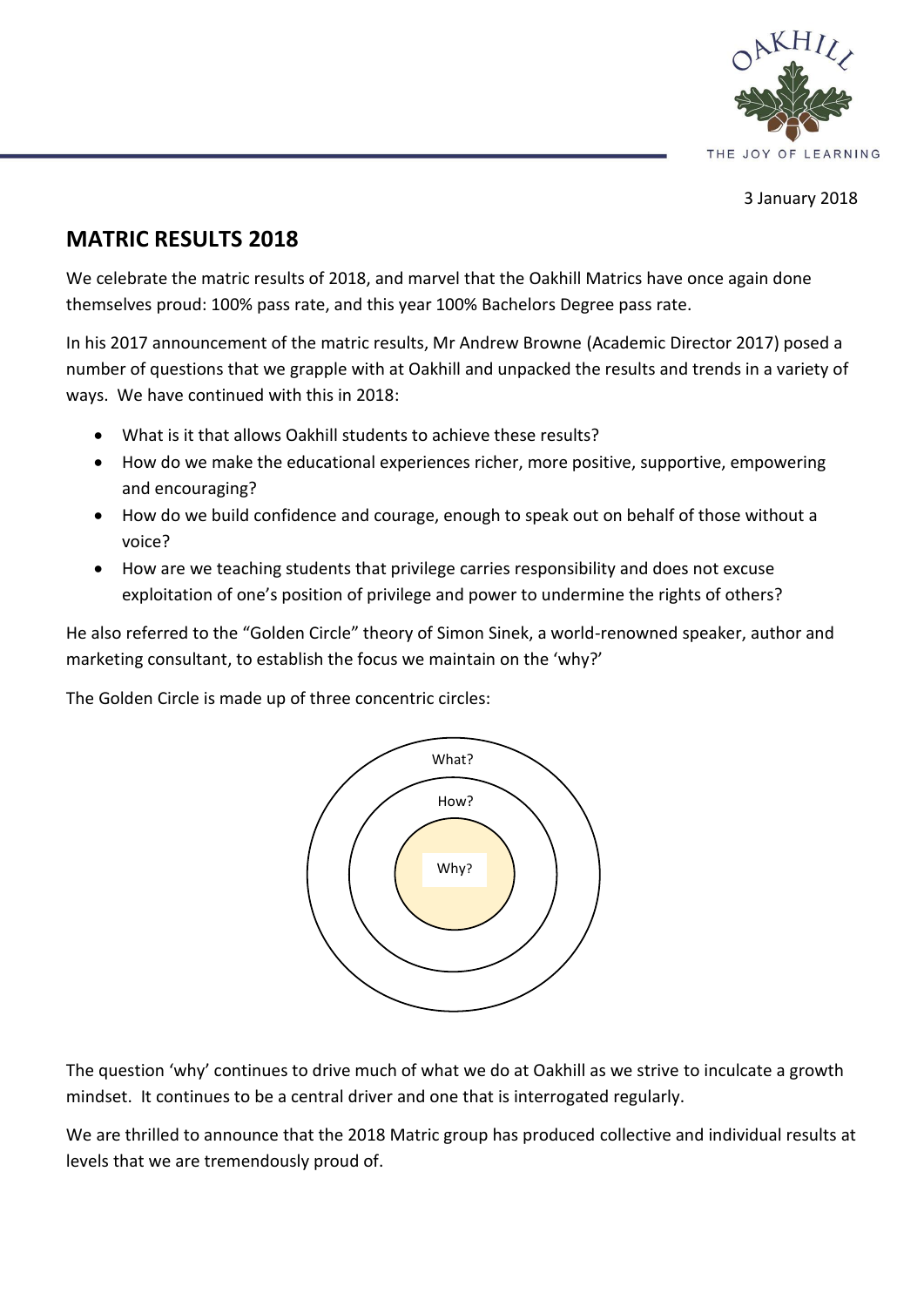# **Distinctions/Levels per Candidate, Candidate Aggregates and Bachelors Degree passes**

As indicated in the summary table below (Table 1), the Class of 2018 has shown pleasing growth in the FET phase, culminating in impressive matric results. The percentage aggregate per candidate has improved each year, and the number of candidates achieving As, Bs and Cs has grown each year, culminating in an impressive 93.12 % of the class achieving final aggregates above 60 %.

The entire class of 2018 has achieved their National Senior Certificate (NSC) with a Bachelors Degree pass!

| Candidate levels                 |      | 2016 (36 Grade 10s) |      |      | 2017 (34 Grade 11s) |      | 2018 (34 Grade 12s) |     |           |  |
|----------------------------------|------|---------------------|------|------|---------------------|------|---------------------|-----|-----------|--|
|                                  | 7s   | 6s                  | 5s   | 7s   | 6s                  | 5s   | 7s                  | 6s  | <b>5s</b> |  |
| Distinctions/Level per candidate | 1.89 | 1.97                | 1.33 | 1.94 |                     | 1.24 | 2.41                | 2.1 | 1.56      |  |
| Number of Level 7s               | 68   |                     |      | 66   |                     |      | 82                  |     |           |  |
| Combined Level 7s & 6s           | 139  |                     |      | 134  |                     |      | 154                 |     |           |  |
| Combined Level 7s, 6s & 5s       |      | 187                 |      | 176  |                     |      | 206                 |     |           |  |

|                                        |       | 2016 (36 Grade 10s) |      |       | 2017 (34 Grade 11s) |       | 2018 (34 Grade 12s) |       |           |  |
|----------------------------------------|-------|---------------------|------|-------|---------------------|-------|---------------------|-------|-----------|--|
| Candidate Aggregates                   | 7s    | 6s                  | 5s   | 7s    | 6s                  | 5s    | 7s                  | 6s    | <b>5s</b> |  |
|                                        | (As)  | (Bs)                | (Cs) | (As)  | (Bs)                | (Cs)  | (As)                | (Bs)  | (Cs)      |  |
| % Aggregate per candidate              | 14.71 | 27.78               | 25   | 20.59 | 29.41               | 26.47 | 28.41               | 38.24 | 26.47     |  |
| Combined (%) level 7 & 6 Aggregates    | 42.49 |                     |      | 50    |                     |       | 66.65               |       |           |  |
| Combined (%) level 7, 6 & 5 Aggregates | 67.49 |                     |      | 76.47 |                     |       | 93.12               |       |           |  |

#### *Table 2: NSC Passes IEB and Oakhill*

|                           | <b>IEB 2018</b> |       | Oakhill 2018 |     |  |  |  |
|---------------------------|-----------------|-------|--------------|-----|--|--|--|
| Type of Pass              | Number          | %     | Number       | ℅   |  |  |  |
| NSC.                      | 11 5 14         | 98.92 | $34*$        | 100 |  |  |  |
| <b>Bachelors Degree</b>   | 11 390          | 90.65 | $34*$        | 100 |  |  |  |
| Diploma                   | 844             | 7.33  |              |     |  |  |  |
| <b>Higher Certificate</b> | 109             | 0.95  |              |     |  |  |  |

Oakhill had one candidate who completed the full NSC programme over two years (2017 and 2018).

This candidate has also achieved a full Bachelors Degree pass.

## **Oakhill Trends:**

# **Distinctions per candidate since 2008, Subject Averages and Bachelors Degree (6 year)**

The total distinctions achieved per candidate, average distinctions per candidate and the three-year averages can be seen in the graph below. This is a valuable tool for Oakhill to track achievement trends. It is pertinent to note that the class of 2018 continued with the high achievement of the 2017 cohort and achieved the highest rank in this period (orange-brown line). The horizontal green line shows the 11-year average, and sits at 1.91 distinctions per candidate. Also of interest is the three-year moving average (yellow line) which indicates that an upward trend in the number of distinctions per candidate has been maintained in 2018.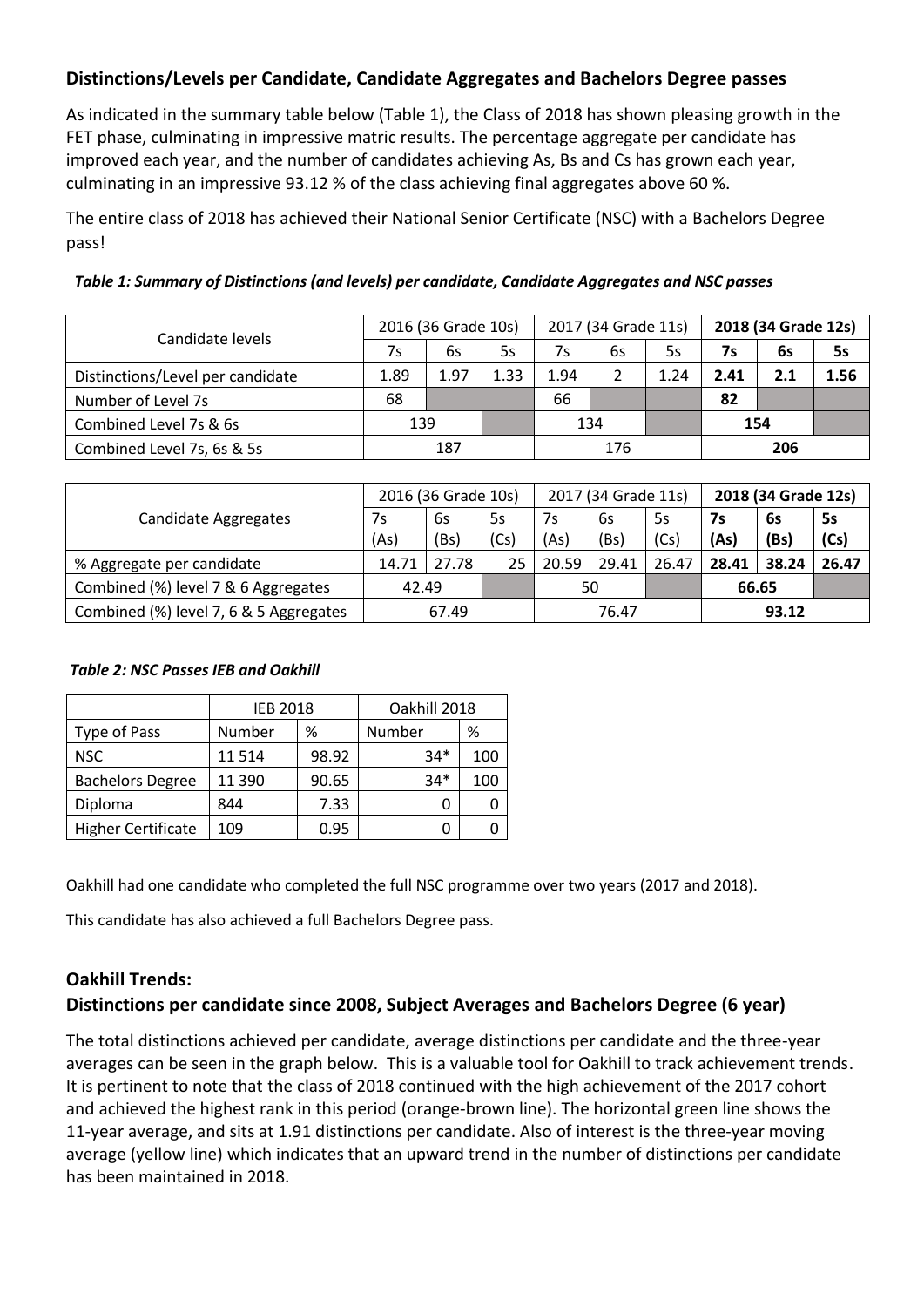*Graph 1: Distinctions per Candidate since 2008*



Another trend to analyse, which we delved into in 2017 and 2018, is the expected composite subject average. For this calculation, due to changes in some subject syllabi in 2014, it is better to look at the four-year trend. Table 2 (below) summarises the Oakhill subject average over this period and compares it to the same subject averages for the IEB. It is pleasing to note that all, but a few, are in line with or higher that the National (IEB specifically) norms. Those few subjects that fall below, are marginally lower (within 2%). Once again indicating the strength of our students in a national ranking system.

|      | 5 year<br>average per<br>subject (2014<br>$-2018$ ) and<br>2018<br>averages | Accounting | n<br>᠊ᡴᠦ<br>Afrika | 39<br>Studie<br>Business | <b>TAJ</b> | Arts<br>Dramatic | English | phy<br>Ф<br>듮<br>g<br>Ō | History | ᄂ    | Orientation<br>Life | S<br>nce:<br>Scier<br>Life | ᡒ<br>5J<br>Lite<br>Mathematica | Mathematics | nces<br>.<br>၁<br>Ō<br>Physical | Arts<br>Visual | Aggregate<br>Combined |
|------|-----------------------------------------------------------------------------|------------|--------------------|--------------------------|------------|------------------|---------|-------------------------|---------|------|---------------------|----------------------------|--------------------------------|-------------|---------------------------------|----------------|-----------------------|
| 5    | <b>IEB</b>                                                                  | 63.7       | 62.8               | 64.5                     | 59.6       | 75.5             | 69.0    | 65.3                    | 67.4    | 69.7 | 73.2                | 67.6                       | 75.5                           | 64.7        | 61.5                            | 69.8           | 67.3                  |
| year | Oakhill                                                                     | 69.2       | 61.2               | 63.6                     | 63.6       | 72.8             | 69.7    | 67.3                    | 70.3    | 78.3 | 78.2                | 70.6                       | 81.8                           | 65.0        | 71.6                            | 85.9           | 71.3                  |
|      | IEB                                                                         | 65.2       | 63.1               | 65.2                     | 58.9       | 75.9             | 70.3    | 64.5                    | 70.0    | 68.9 | 74.1                | 67.5                       | 76.0                           | 64.6        | 63.4                            | 71.4           | 67.9                  |
| 2018 | Oakhill                                                                     | 76.9       | 65.1               | 65.5                     | 78.0       | 71.3             | 72.1    | 68.0                    | 76.2    | 80.5 | 79.3                | 74.3                       | 85.6                           | 68.8        | 69.8                            | 87.8           | 74.6                  |

*Table 3: Four-year average per subject (2014 - 2017) and 2018 averages (Oakhill vs IEB)*

Oakhill is proud of the Bachelors Degree passes achieved each year. The average (since 2012) of 92% has been consistently higher than that of the IEB (86%). This year the entire group achieved Bachelors Degree passes (100%). The criteria for this achievement was modified when the designated subject list was done away with (CAT was previously a non-designated subject that was discounted for the BD pass).

To meet the requirements for a Bachelors Degree Pass a candidate must:

- Pass one official language at Home Language level at 40% or more
- Pass four subjects at 50% or more excluding Life Orientation
- Pass two subjects at a minimum of 30%
- Meet the language requirement for entry to further study at a South African institution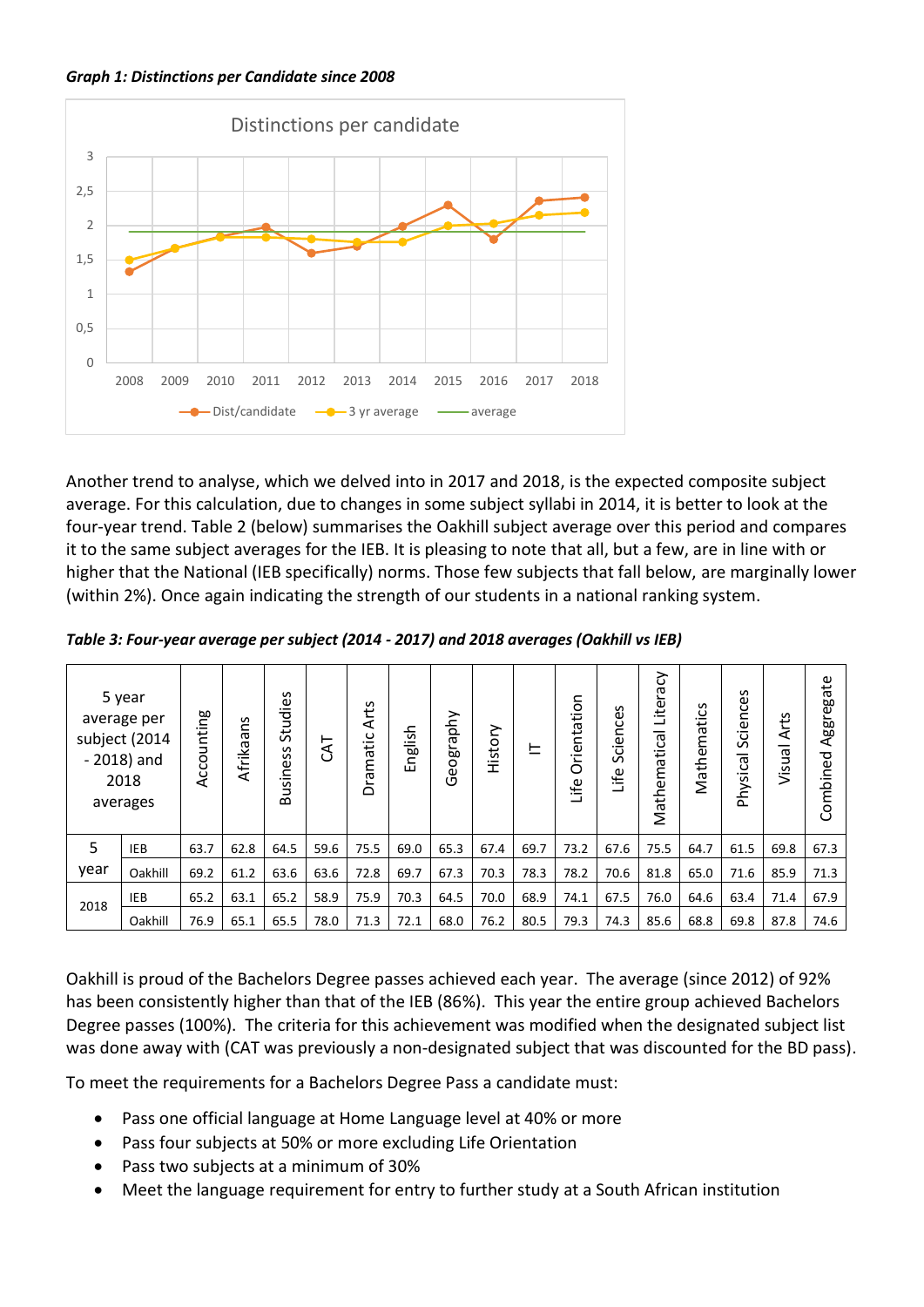We encourage you to examine these results and discuss them with your children. It is important to remember that each year group has its own particular profile. We are happy to note the trend of progress through the FET phase.

It remains to congratulate the teachers who have once again proven their passion and commitment to the pupils at Oakhill. Oakhill continues to build a reputation for academic rigour, striving for excellence and a growth mindset embodied by self-discipline and diligent hard work.

Our top achievers are listed below (on the last page), but special mention must be made of Veda Vosloo who achieved seven distinctions, Luc van den Handel, Leila Turner and Zoë Venter who all achieved six distinctions. These students, as well as Jason Matter, Mia Venter, Liam Watson, Neena de Klerk, Jamie Hattingh and Sven Botha, all achieved overall aggregates above 80%.

It remains to pay tribute to every teacher who helped mould and prepare the students for the 2018 examinations. The results of the class of 2018 will be analysed and identified issues will be focused on by every Oakhill teacher in 2019 to take all the students to the next level of an 'Excellence in learning' mind-set in the College phase. The fact that Oakhill has continued to perform above the IEB national average in almost all subjects is due to the dedication of staff who strive to prepare students, not only for the examinations, but more importantly, to be able to apply known concepts in unfamiliar contexts.

To conclude, Oakhill continues to believe that students are co-creators of their learning environments, that working with their teachers they are encouraged to question, investigate and test their learning so that their potential can be achieved. We believe that Oakhill Matrics leave school with a focus on what each of them needs to do to find their niche in a far bigger and globalised world.

Congratulations to the Oakhill class of 2018 on their excellent achievements!

Sharon Brown

College Academic Director: IEB